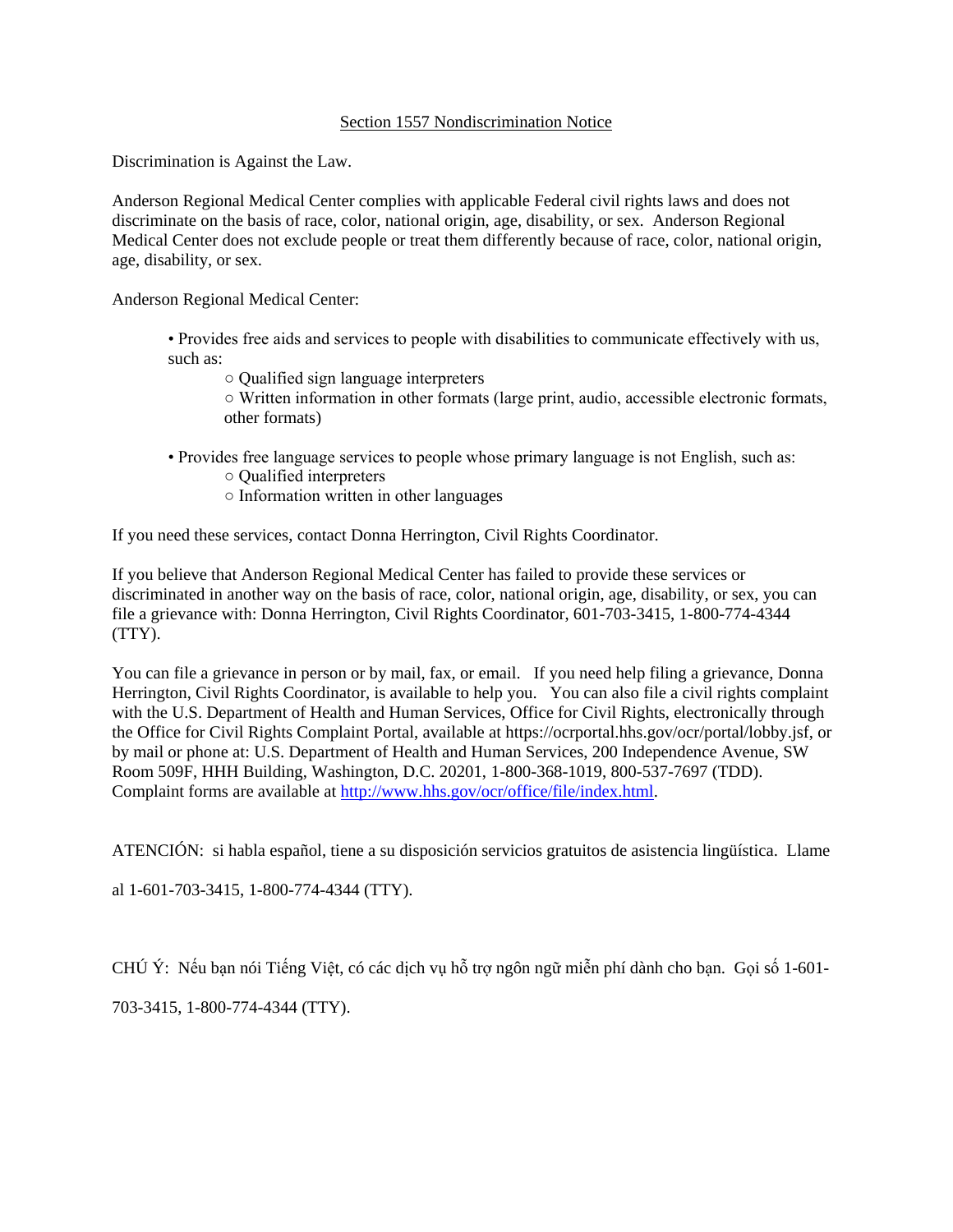注意:如果您使用繁體中文,您可以免費獲得語言援助服務。請致電 1-601-703-3415, 1-800-774- 4344 (TTY).。

ATTENTION : Si vous parlez français, des services d'aide linguistique vous sont proposés gratuitement. Appelez le 1-601-703-3415 (ATS : 1-800-774-4344).

ملحوظة: إذا كنت تتحدث اذكر اللغة، فإن خدمات المساعدة اللغوية تتوافر لك بالمجان. اتصل برقم 800-774-4344-1 )رقم هاتف الصم والبكم: 601-703-3415-1(.

ANOMPA PA PISAH: [Chahta] makilla ish anompoli hokma, kvna hosh Nahollo Anompa ya pipilla hosh chi tosholahinla. Atoko, hattak yvmma im anompoli chi bvnnakmvt, holhtina pa payah: 1-601-703- 3415 (TTY: 1-800-774-4344).

PAUNAWA: Kung nagsasalita ka ng Tagalog, maaari kang gumamit ng mga serbisyo ng tulong sa wika nang walang bayad. Tumawag sa 1-601-703-3415 (TTY: 1-800-774-4344).

ACHTUNG: Wenn Sie Deutsch sprechen, stehen Ihnen kostenlos sprachliche Hilfsdienstleistungen zur Verfügung. Rufnummer: 1-601-703-3415 (TTY: 1-800-774-4344).

주의: 한국어를 사용하시는 경우, 언어 지원 서비스를 무료로 이용하실 수 있습니다. 1-601- 703-3415 (TTY: 1-800-774-4344)번으로 전화해 주십시오.

**સચુ ના: જો તમેગજુ રાતી બોલતા હો, તો નન:શલ્ુક ભાષા સહાય સેવાઓ તમારા માટેઉપલબ્ધ છે. ફોન કરો** 1-601-703-3415 (TTY: 1-800-774-4344). 注意事項:日本語を話される場合、無料の言語支援をご利用いただけます。1-601-703-3415 (TTY: 1-800-774-4344)まで、お電話にてご連絡ください。